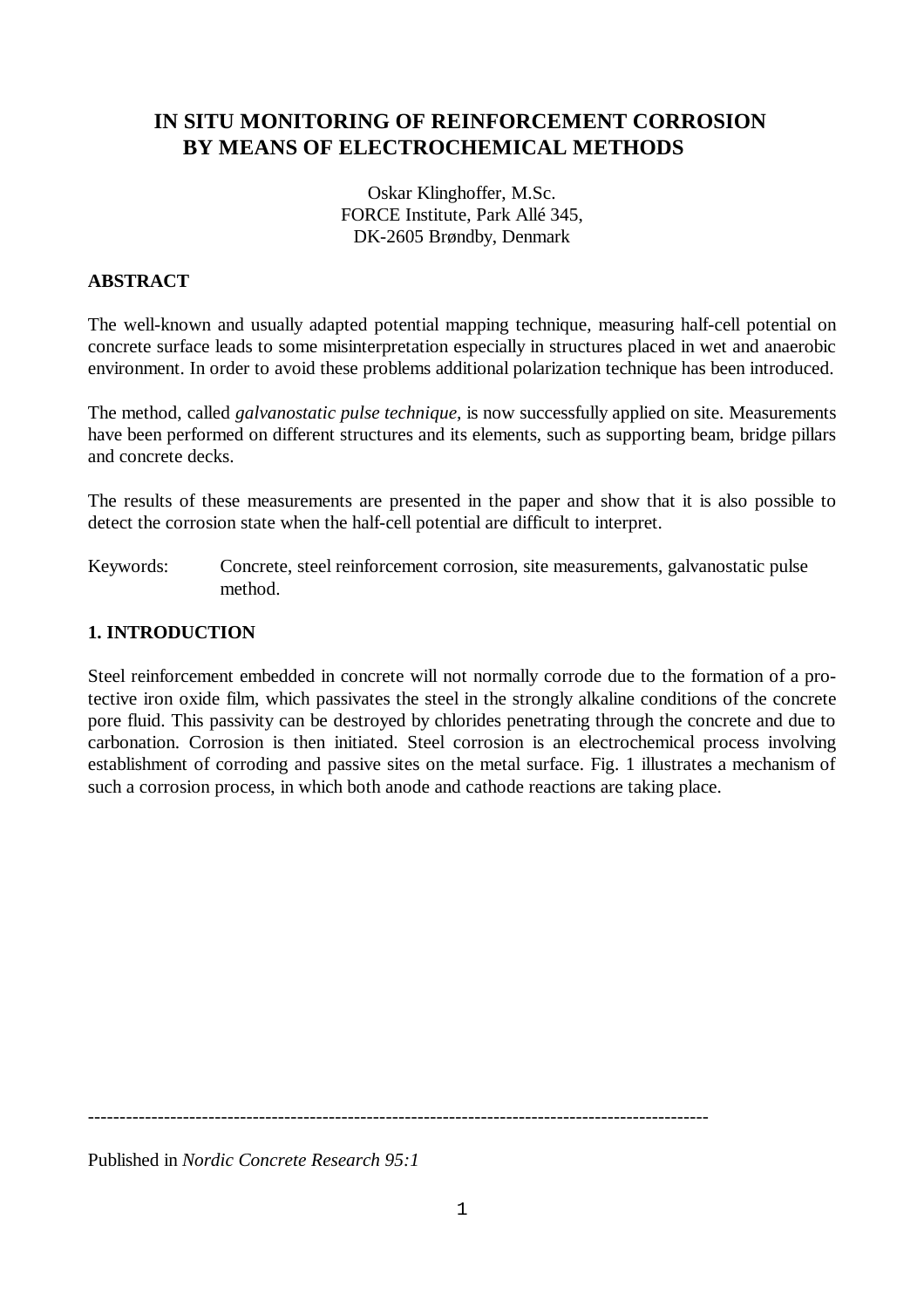

Fig. 1 Mechanism of reinforcement corrosion.

The anode reactions are:

$$
Fe = Fe^{++} + 2 e^{-}
$$
 (metal dissolution, active corrosion)  
3Fe + 4 H<sub>2</sub>O = Fe<sub>3</sub>O<sub>4</sub> + 8 H<sup>+</sup> + 8 e<sup>-</sup> (formation of passive layer)

The released electrons travel through the steel to the local cathode on which they are used in the oxygen reduction reaction,

$$
O_2 + 2H_2O + 4e^- = 4OH^-
$$

These reactions leads to the development of regions of differing electrochemical potentials and resulting in current flow within the concrete. Measuring the potentials and the magnitude of corrosion currents may, in principle, enable the detection of existing corrosion sites and the present rate of corrosion to be assessed. As long as the ambient conditions do not change, predictions of future corrosion failure can be made. In practice, concrete has cracks, flaws and aggregate particles, which affect diffusion flow characteristics, and it is not in uniform contact with reinforcement. Therefore, measurements of electrical characteristics can only provide a general guide to corrosion condition.

On the other hand these measurements are based on the non-destructive methods and, therefore, offer a wide range of possibilities for obtaining information about what is happening below the surface of hardened concrete on site. Assessment of the risk and extent of corrosion of embedded steel forms a current major area of concern, and is particularly important in relation to maintenance an repair programs.

In this paper two of these methods will be described and discussed regarding both advantages and problems occurring during measurements and interpretation of results. The well-known half-cell potential mapping will be compared with the galvanostatic pulse method.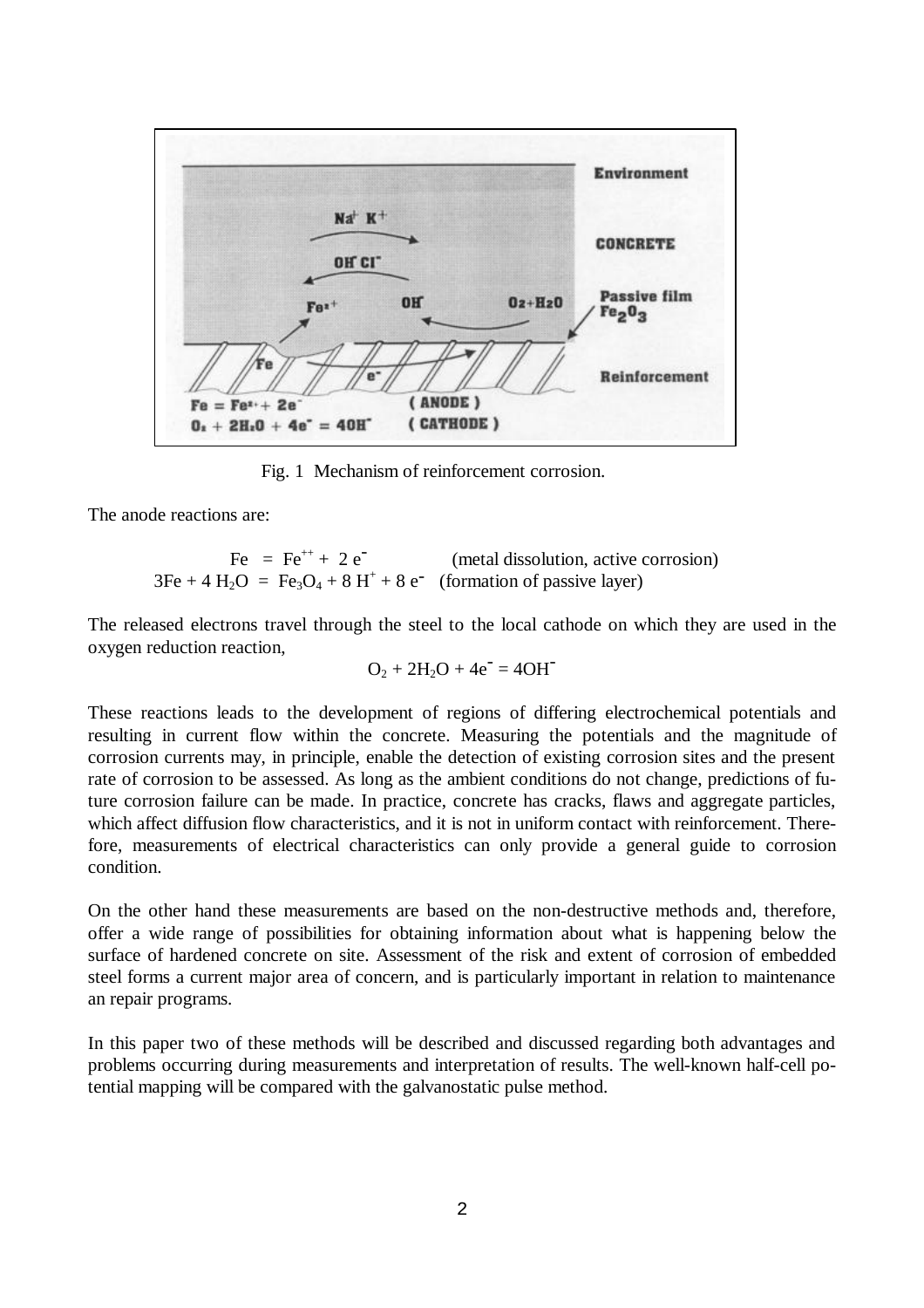## **2. HALF-CELL POTENTIAL MAPPING.**

This method was first developed in the late 1950's (1) and has since been extensively used, particularly in the USA, for the assessment of concrete bridges. It was adopted in 1977 as an ASTM method C876 (2). The method has also found wide use in Europe, among other countries also in Denmark since beginning of 1980 (3). The method measures the electrochemical potential of reinforcement against a reference electrode placed on the concrete surface. The basic set up of this method is shown in Fig. 2. Prior to testing, electrical continuity of reinforcement is checked by applying a potential difference across rebar at different sections of the structure. Normally a measured resistance of less than 1 ohm is used to indicate continuous electrical connection of reinforcement.



Fig. 2 Set-up of half-cell potential measurements.

In order to ensure a good contact with the reference electrode the concrete surface requires prewetting. A number of reference electrodes may be used, including copper/copper sulphate (CSE), silver/silver chloride or calomel (SCE). Potentials are measured with a high impedance voltmeter (>10 Mega ohm) to ensure low current conditions during testing. The evaluation of the results is normally performed by means of a personal computer. ASTM C876-87 provides a classification for assessing the results of the half-cell potential mapping.

There is a special difficulty in interpreting the results, which lie between -200 and -350 mV vs. CSE. Comparing neighboring surface potentials, i.e. potentials gradients, is a more appropriate procedure (4). Measurements are then presented in the form of equipotential contour maps from which areas of suspected corrosion are identified.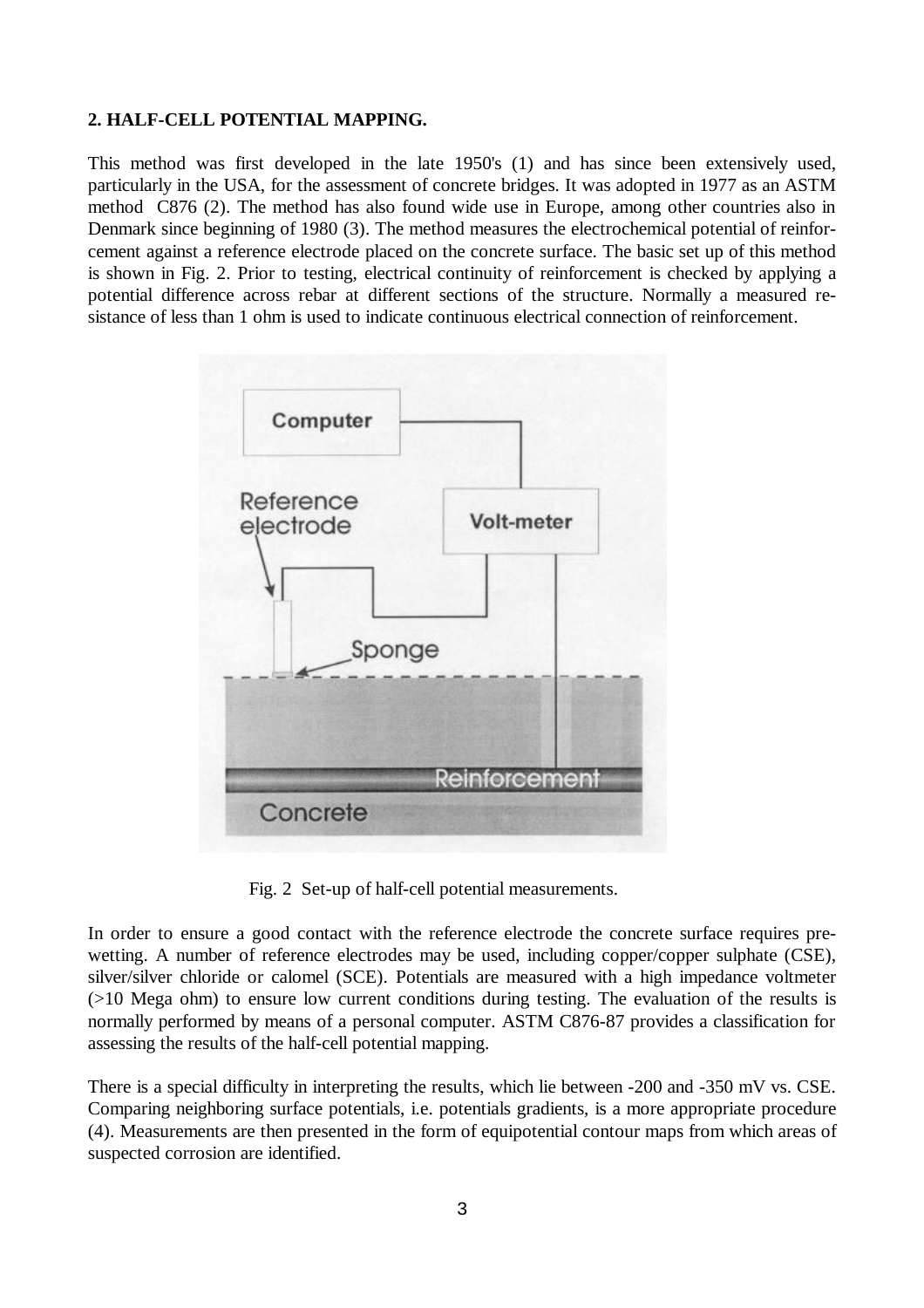The measured electrochemical potentials are affected by a number of factors and these should be considered in interpreting the results. One of the most important factors is the quality of the cover concrete, particularly its moisture condition and contamination by carbonation and/or chlorides. Also oxygen access strongly determines the potential values of passive steel in concrete. Low oxygen content results in decrease of the potential. In wet concrete, due to low oxygen admission, conditions may prevail resulting in a shift of the potential to comparably low values. Consequently passive steel may show low potentials similar to those of corroding steel. This leads to the risk that passive areas under low aeration conditions will be classified as corroding areas. A further limitation of this method is that the results only give an indication of whether corrosion is thermodynamically possible and no information relating to corrosion kinetics can be obtained.

It resulted in the need to supplement or replace this method with another in which these difficulties could be overcome. The galvanostatic pulse technique is a good choice in order to eliminate these problems.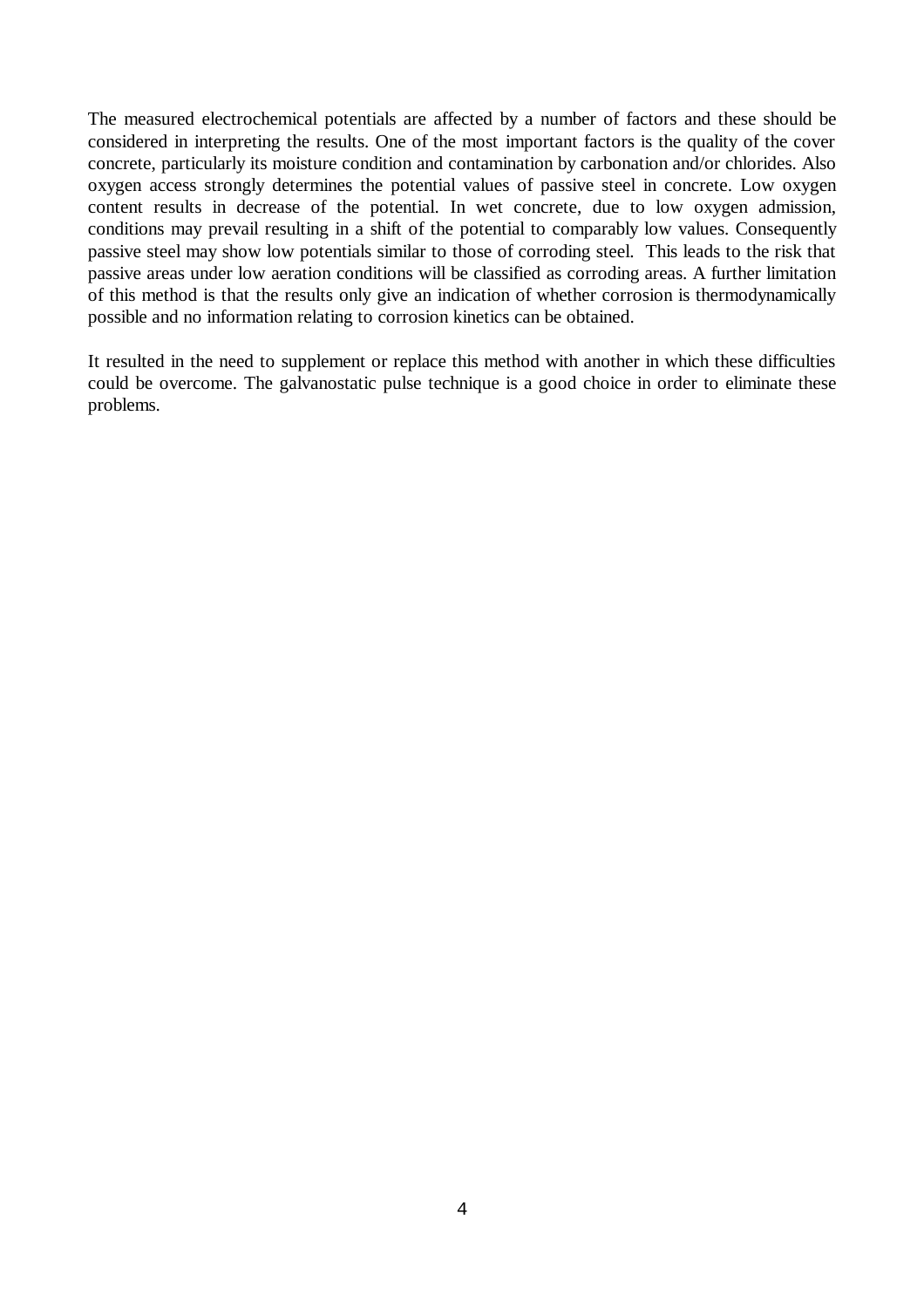#### **3. GALVANOSTATIC PULSE METHOD**

Galvanostatic pulse method is a rapid non-destructive polarization technique. The method set-up is shown in Fig.3. A short-time anodic current pulse is impressed galvanostatically from a counter electrode placed on concrete surface together with an reference electrode of the same type as previously described for potential mapping measurements. The applied current is normally in the range of 10 to 100 µA and the typical pulse duration is between 5 to 30 seconds. The small anodic current results in change of reinforcement potential, which is recorded by means of data logger. Reinforcement is polarized in anodic direction compared to its free corrosion potential.



Fig. 3 Set-up of galvanostatic pulse measurements

The extent of this polarization depends on the corrosion state. The reinforcement is easy to polarize in the passive state, which is illustrated by the big difference between the free corrosion potential and the polarized potential. This difference is much lower for a rebar, which is corroding. The galvanostatic pulse method yields much better information on the corrosion behavior. The superiority of this method has been confirmed in the recently published works (5),(6), which emphasize its applicability to wet concrete, where the problems with interpretation of low potentials registered by potential mapping technique occur.

Together with the more reliable qualitative information concerning classification of passive and corroding areas this technique gives also possibility for quantitative evaluation, namely calculation of the corrosion current (7). Under assumption that the area of the polarized reinforcement is known this corrosion current can be converted to the corrosion rate.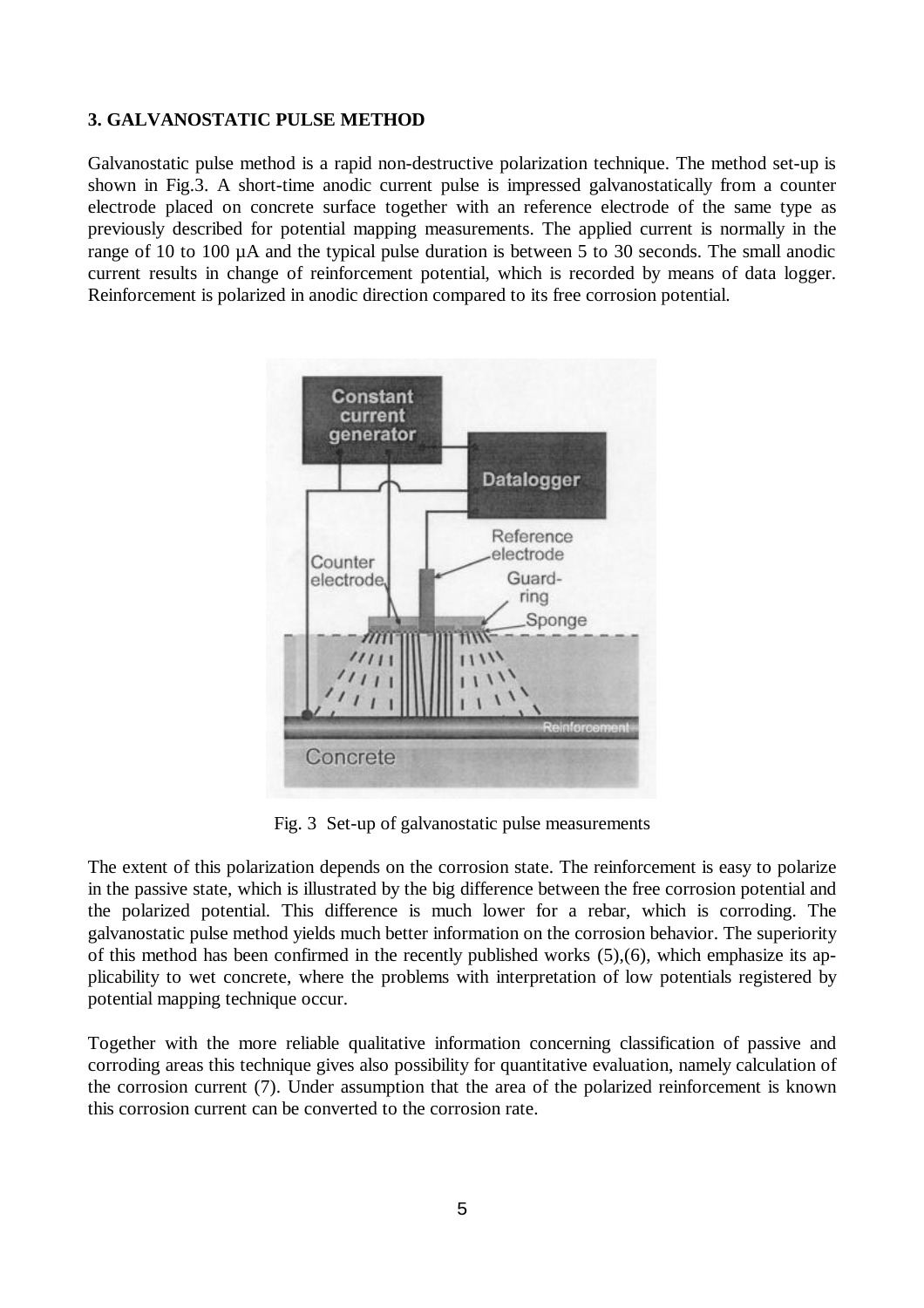When the potentials are recorded on the concrete surface the measurements include the ohmic voltage drop, which must be eliminated in order to obtain a true polarization value.

Schematic theoretical galvanostatic pulse results are shown on Fig. 4. When the constant current  $I_{app}$  is applied to the system, the polarized potential of reinforcement  $V_t$ , at given time t can be expressed as (7):

$$
V_t = I_{app}[R_p[1 - exp(-t/R_pC_{dl})] + R_{ohm}]
$$
\n[1]

where:

 $R_p$  = polarization resistance in ohm  $C_{\text{dl}}$  = double layer capacitance in micro Farad  $R_{ohm}$  = ohmic resistance in ohm

In order to obtain values of  $R_p$  and  $C_{d}$  separate from the ohmic resistance  $R_{ohm}$  this equation can be transferred to linear form

$$
\ln (V_{\text{max}} - V_t) = \ln (I_{\text{app}} R_p) - t / R_p C_{\text{d}l})
$$
\n[2]

where V<sub>max</sub> is the final steady state potential value.



Fig. 4 Schematic illustration of galvanostatic pulse results

Extrapolation of this straight line to  $t = 0$ , using least squares linear regression analysis, yields an intercept corresponding to  $ln(I_{app}R_p)$  with a slope of  $1/R_pC_{dl}$ . The remaining overpotential corresponds to  $I_{app}R_{ohm}$  which is the ohmic voltage drop. After the polarization resistance  $R_p$  is determined by means of this analysis the corrosion current I<sub>corr</sub> can be calculated from Stern-Geary formula (8):

$$
I_{corr} = B/R_p \tag{3}
$$

where B is an empirical constant determined to be 25 mV for actively corroding steel and 50 mV for passive steel.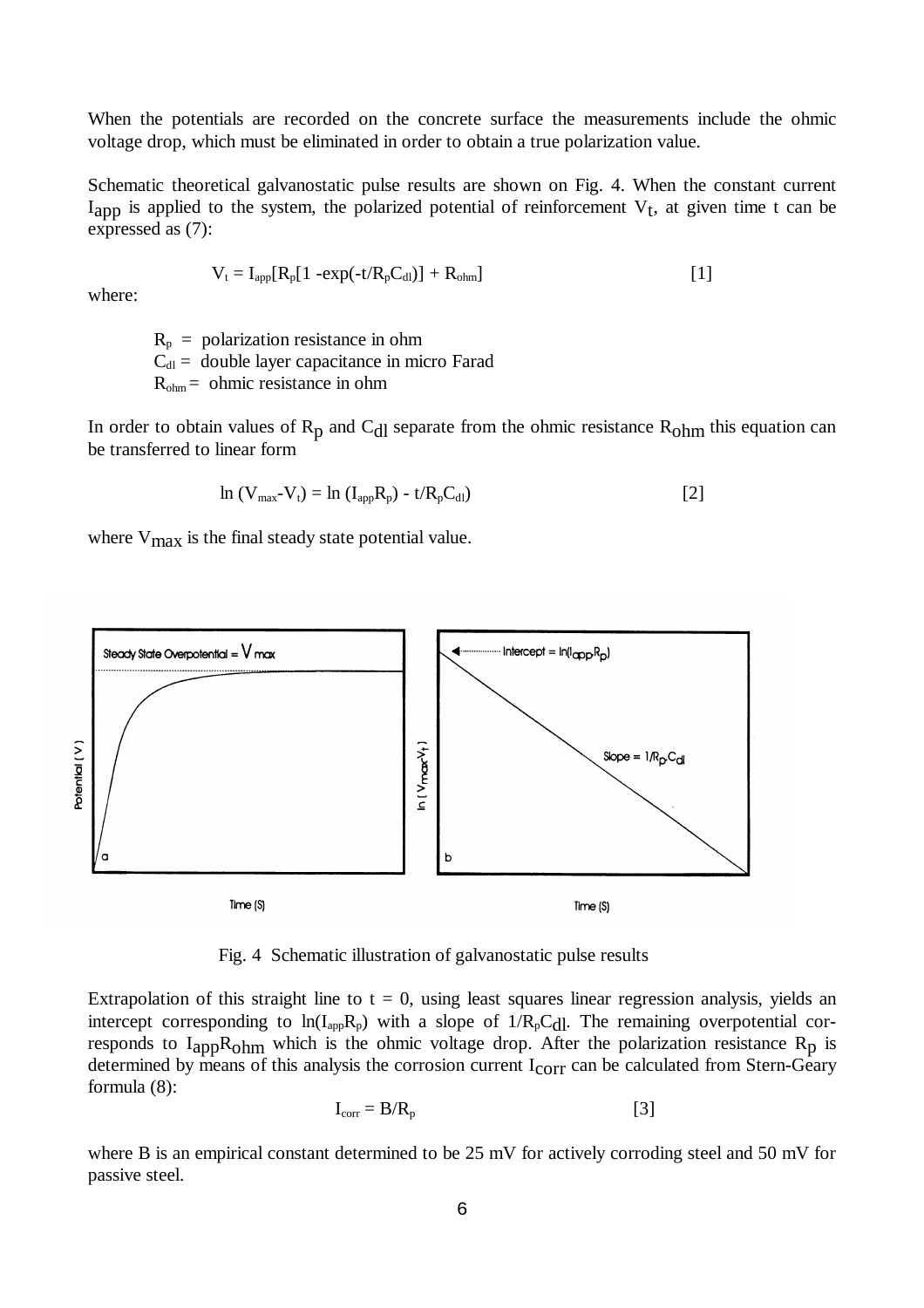### **4. MEASUREMENTS ON SITE**

These measurements were performed on the structures placed in wet and anaerobic environments. According to the reason mentioned in section 2 in such structures the half-cell potential measurements could lead to the misinterpretation of the corrosion state.

By means of a set-up shown on Fig. 3 both half-cell potential and galvanostatic pulse measurements were conducted.

A constant anodic current pulse in the range of 80 µA to 100 µA was applied to the reinforcement from a stainless steel counter electrode. The current source was connected to the data logger, which also controlled its operation.

Potential measurements were performed by means of silver/silver chloride reference electrode and registered in the data logger together with the potential changes due to the applied pulse.

In the beginning the potential changes were registered with 27 msec interval (approx. 50 records), followed up by 125 msec between the remaining measuring points.

All data were collected in the data logger and then evaluated by means of special developed software in personal computer.

In the following measurements performed on three different structures are reported.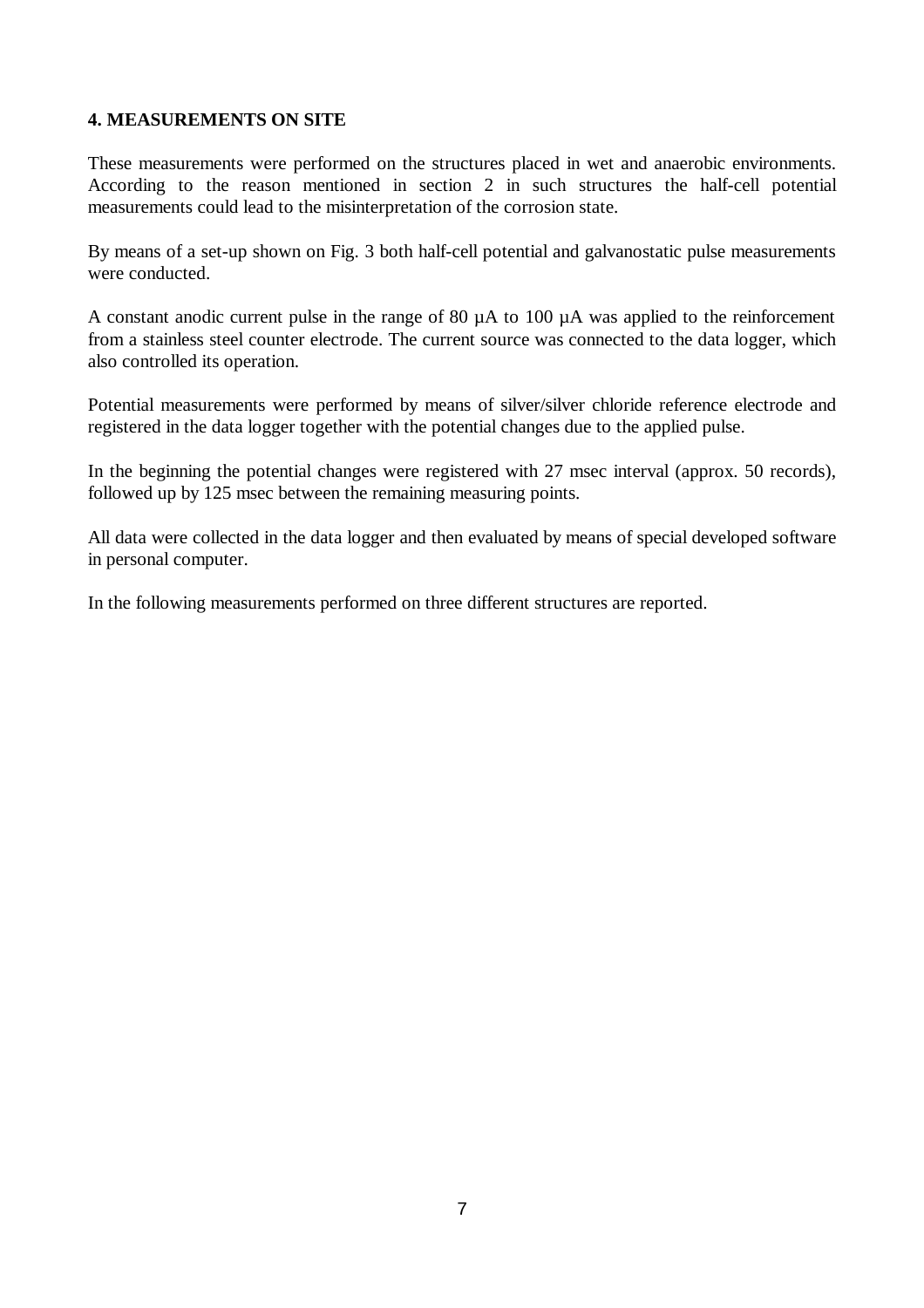#### *4.1. Measurements on the supporting beam of the seawater laboratory*

Fig. 5 shows the results of measurements performed on the 24 years old supporting beam located at the coast. The polarization transient, which is the difference between the half cell potential and the final steady state potential  $V_{\text{max}}$  from galvanostatic pulse is registered at different locations at the beam and then plotted as a function of the distance co-ordinate. The varying polarization transients are registered at different beam locations. These differences are biggest in the end and lowest in the middle of the beam.



Fig. 5. Results of corrosion monitoring by means of half-cell potential and galvanostatic pulse measurements on the supporting beam.

According to the theory described in section 3, it means that the corrosion activity should be lower in the ends than in the middle part of the beam.

These results were confirmed by visual inspection carried out at selected locations at the beam. After removal of the concrete it was demonstrated that the corrosion attack on reinforcement in the middle section was much heavier then in the ends. Looking on results of half-cell potential only it was not possible to distinguish these differences in corrosion activity.

In order to achieve a better quantification of the corrosion activity the effective polarization resistance was calculated from pulse measurements based on relationship [1] and [2] in section 3 and assuming constant polarized area. The results of these calculations are collected in table 1. With one exception the calculated polarization resistance is lowest at locations in the middle of the beam and highest in the ends. These results have a significant importance for evaluation of corrosion activity at different location of the beam.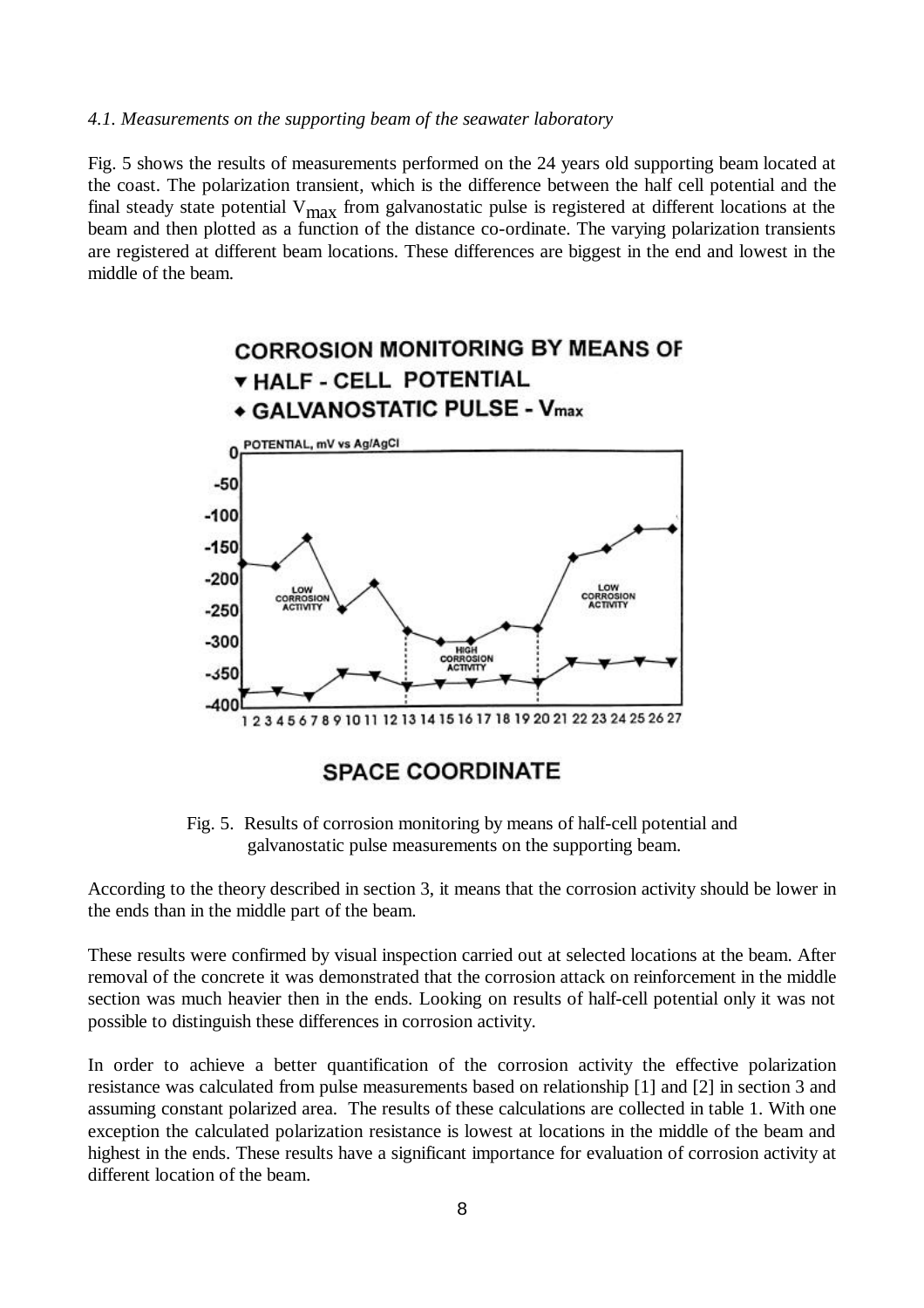It is not possible to calculate the corrosion rate from polarization resistance values, because the polarized reinforcement area is not being exactly defined. Variation in concrete resistivity and varying rebar density at different measurement locations may influence the results (9). In order to obtain the true polarization resistance, which can be converted to the corrosion rate, it is necessary to assure a uniform distribution of the electrical current on the defined area of reinforcement.

| <b>Distance</b><br>(cm) | <b>Half cell</b><br>potential<br>(mV) | <b>Galvanostatic pulse</b>        |                                                             |                               |
|-------------------------|---------------------------------------|-----------------------------------|-------------------------------------------------------------|-------------------------------|
|                         |                                       | $\mathbf{V}_{\text{max}}$<br>(mV) | $V_{\text{max}}$ - $(I_{\text{app}}R_{\text{ohm}})$<br>(mV) | $\mathbf{R}_{p}$ eff<br>(ohm) |
| $\theta$                | $-380$                                | $-172$                            | 14                                                          | 303                           |
| 40                      | $-377$                                | $-178$                            | 5                                                           | 65                            |
| 80                      | $-385$                                | $-134$                            | 20                                                          | 1946                          |
| 120                     | $-350$                                | $-255$                            | $\overline{2}$                                              | 1851                          |
| 160                     | $-352$                                | $-207$                            | 5                                                           | 1946                          |
| 200                     | $-371$                                | $-281$                            | 9                                                           | 68                            |
| 240                     | $-367$                                | $-299$                            | 3                                                           | 32                            |
| 280                     | $-366$                                | $-300$                            | $\overline{4}$                                              | 105                           |
| 320                     | $-359$                                | $-272$                            | $\overline{4}$                                              | 95                            |
| 360                     | $-366$                                | $-279$                            | 5                                                           | 72                            |
| 400                     | $-332$                                | $-166$                            | $\overline{4}$                                              | 165                           |
| 440                     | $-337$                                | $-153$                            | 15                                                          | 173                           |
| 480                     | $-330$                                | $-123$                            | 17                                                          | 342                           |
| 520                     | $-334$                                | $-120$                            | 13                                                          | 238                           |

All potential values are in mV vs. Ag/AgCl.

#### Table 1. Calculation of effective polarization resistance from galvanostatic pulse measurements performed on supporting beam

#### *4.2. Measurements on concrete deck at power station*

Another possibility for comparison of results from half-cell potential measurements and galvanostatic pulse is shown on Fig. 6. These measurements are performed on concrete deck at the local power station. This concrete deck is placed 20 cm over sea level. The upper part of the fig. (6a) shows potential gradients obtained from half-cell potential mapping.

It is noticed that only few potential gradients are registered, furthermore in the region, where it is difficult to interpret the results. This picture changes when we look at the lower part of the fig. (6b), which represents the results from galvanostatic pulse measurements. These results are plotted as a polarized potentials (the steady state over potential V<sub>max</sub> with the potential drop subtracted, I<sub>app</sub>R<sub>ohm</sub>), at different neighboring locations. Now it is possible to find much more detailed picture of the corrosion state than by means of half-cell potential mapping. Especially the area between 0 and 180 cm (x co-ordinate) is divided in five different regions compared to only two gradients obtained by the potential mapping technique. Galvanostatic pulse technique provides us, therefore, with more reliable results than it is possible by means of half-cell potential mapping in order to distinguish different corrosion activity.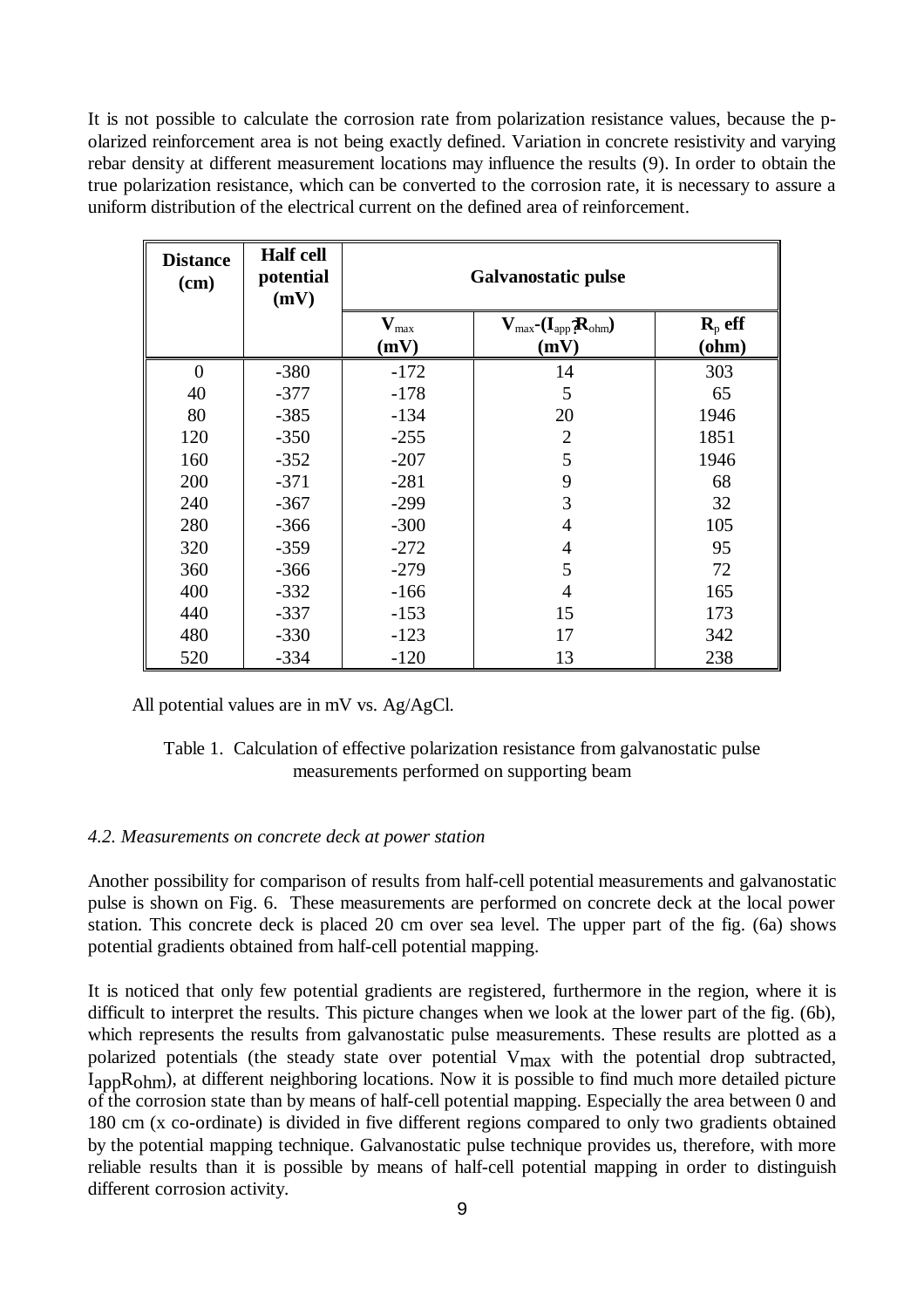

Fig. 6 Corrosion monitoring by means of : *6a - half-cell potential measurements - 6b - galvanostatic pulse measurements.*

#### 4*.3. Measurements on a bridge pillar*

These measurements have been performed on the pillar of a highway bridge. Measurements cover two opposite sides of the pillar regarding orientation to the road (one towards and second against the road). In both cases measurements are carried out on 3 meter of the pillar width and 1 meter of the pillar height.

Before the galvanostatic pulse is applied the free corrosion potentials are registered at each measuring point. Thereafter the reinforcement is polarized galvanostatically and both the ohmic resistance  $R_{\text{ohm}}$  and the effective polarization resistance  $R_p$  is determined.

The ohmic resistance is calculated as a difference between the free corrosion potential and the first value of the polarized potential divided by the applied current. These ohmic resistance values are then plotted against the determined effective polarization resistance (Fig.7).

The trend line can be drawn if, as reported by Elsener (6), a linear relationship exists between both resistances. In praxis due to differences in homogeneity and humidity within the concrete only a qualitative relation between these two parameters shall be expected. Therefore, it is important not only to determine the ohmic resistance but also to analyze the linear part of the galvanostatic pulse curve from which the polarization resistance is calculated.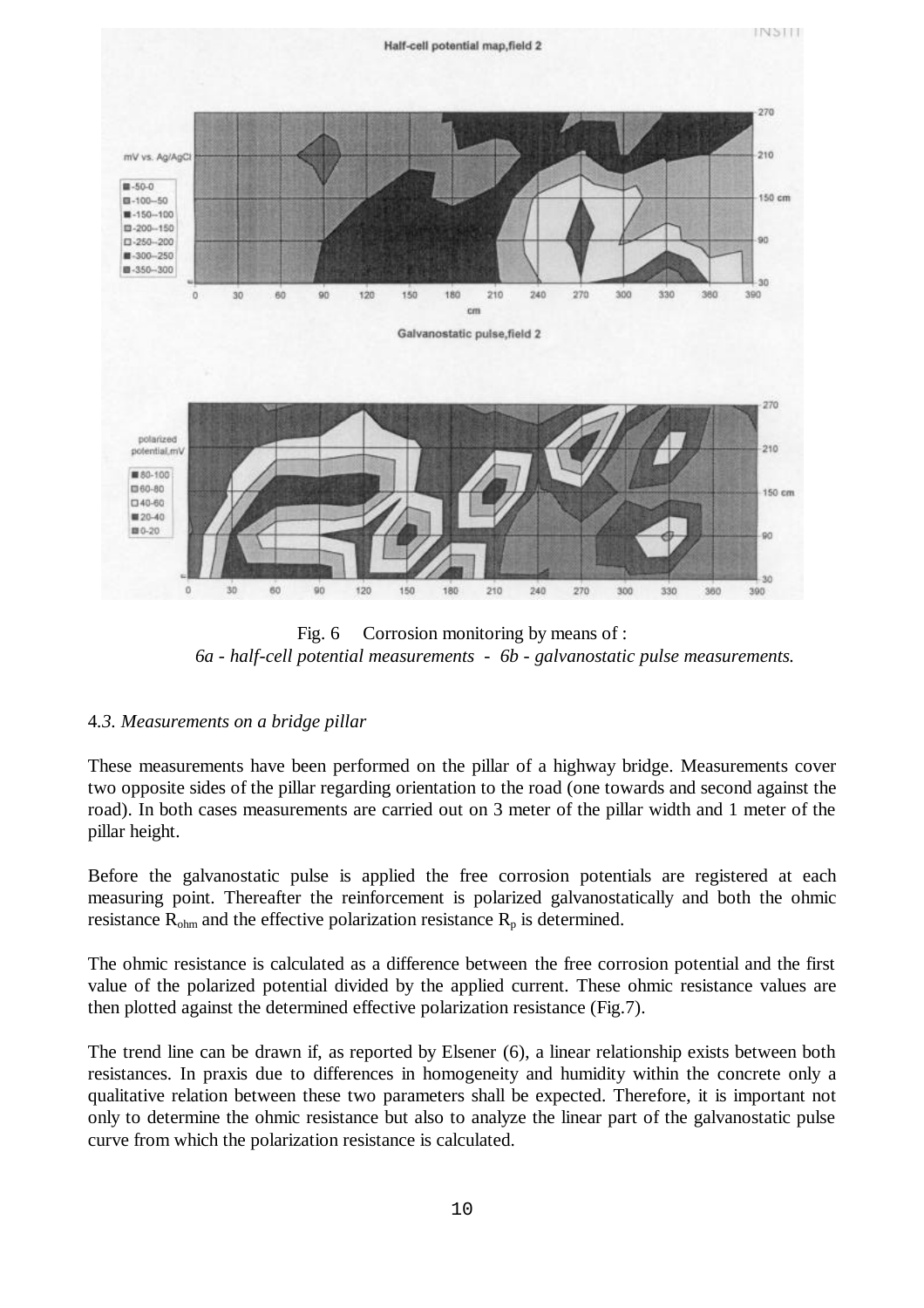

Fig. 7. Ohmic resistance plotted as a function of the effective polarization resistance

Fig. 8 shows the variation of half-cell potential, ohmic resistance and polarization resistance through the pillar width at height of 0,75 meter above the ground level. These measurements are performed on the pillar side towards the road.

The values of the registered free corrosion potentials (half-cell potentials) are almost uniform in the whole measurements area.

Looking at the determined ohmic resistance  $R_{\text{ohm}}$  and the effective polarization resistance  $R_{p}$  it is possible to identify the location at 1 meter of pillar width as the point of the enhanced corrosion risk. Also the location at 2,5 meter of pillar width shall be concerned in this respect. Therefore, contrary to the half-cell potential measurements, it is also possible to perform a semi-quantitative evaluation of the corrosion state knowing both ohmic and polarization resistance derived from the galvanostatic pulse measurements.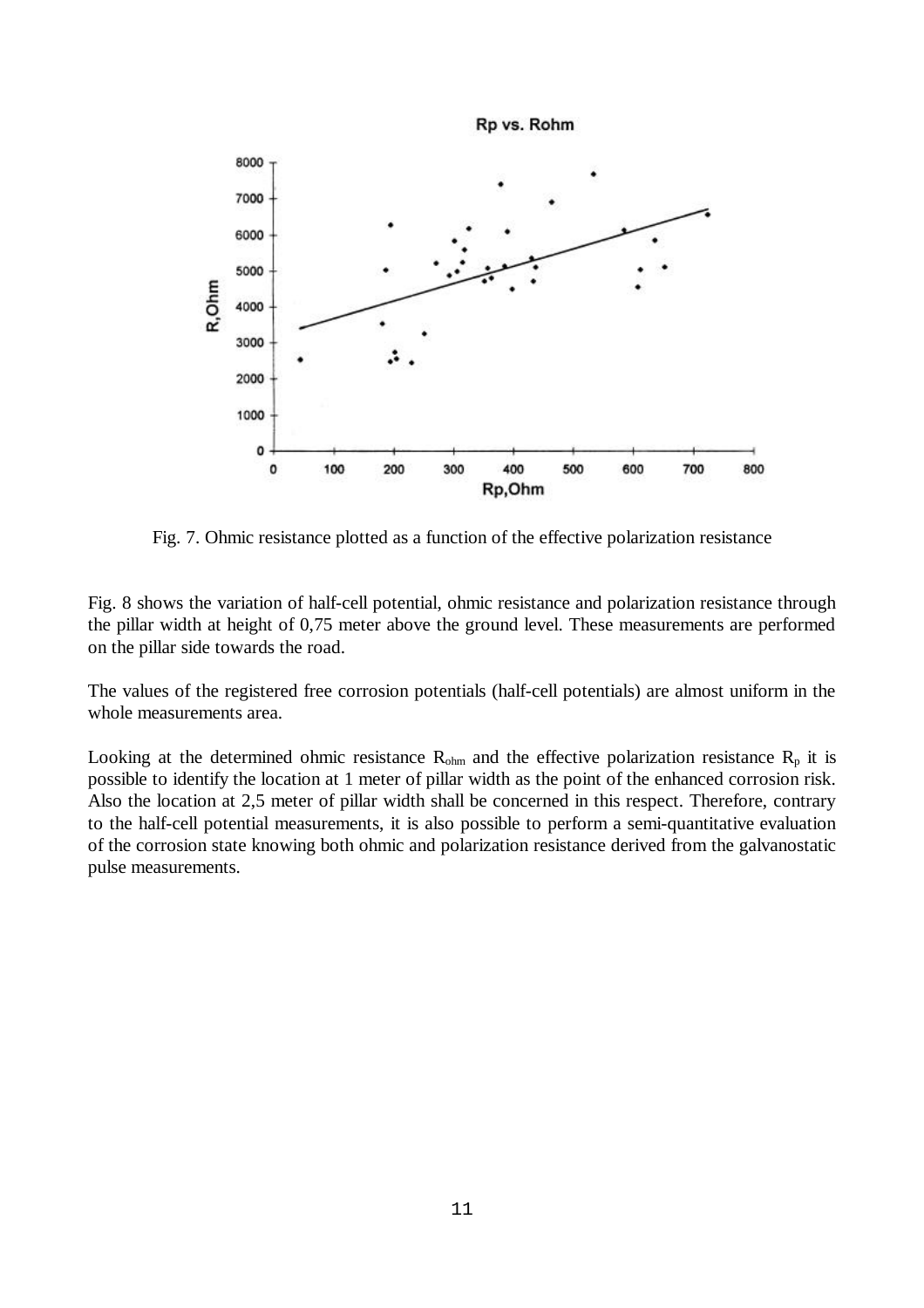

Fig. 8. Half-cell potential, ohmic resistance and polarization resistance determined at 0,75 meter of pillar height

#### **5. CONCLUSIONS**

- The potential mapping technique is not sufficient for detection of the local corrosion problems occurring in structures placed in wet and anaerobic environment.
- In such cases the galvanostatic pulse method is a valuable alternative, which provides much better possibility for classification of different corroding areas.
- The pulse technique is a non-destructive and quick method, which allows rapid monitoring of reinforcement corrosion, because within a few seconds the free corrosion potential, the ohmic resistance and the polarization resistance are determined.
- By means of this polarization technique the effective polarization resistance can be calculated. In order to obtain the true polarization resistance, which can be used for calculation of corrosion rate it is necessary to know exact area of the polarized reinforcement.

### **ACKNOWLEDGEMENT**

The author would like to express his thanks to T. Frølund, B. Kofoed and H. Clausen (all FORCE Institute), who performed the measurements on site and to E. Rislund, also FORCE Institute, who contributed with valuable comments during preparation of this paper.